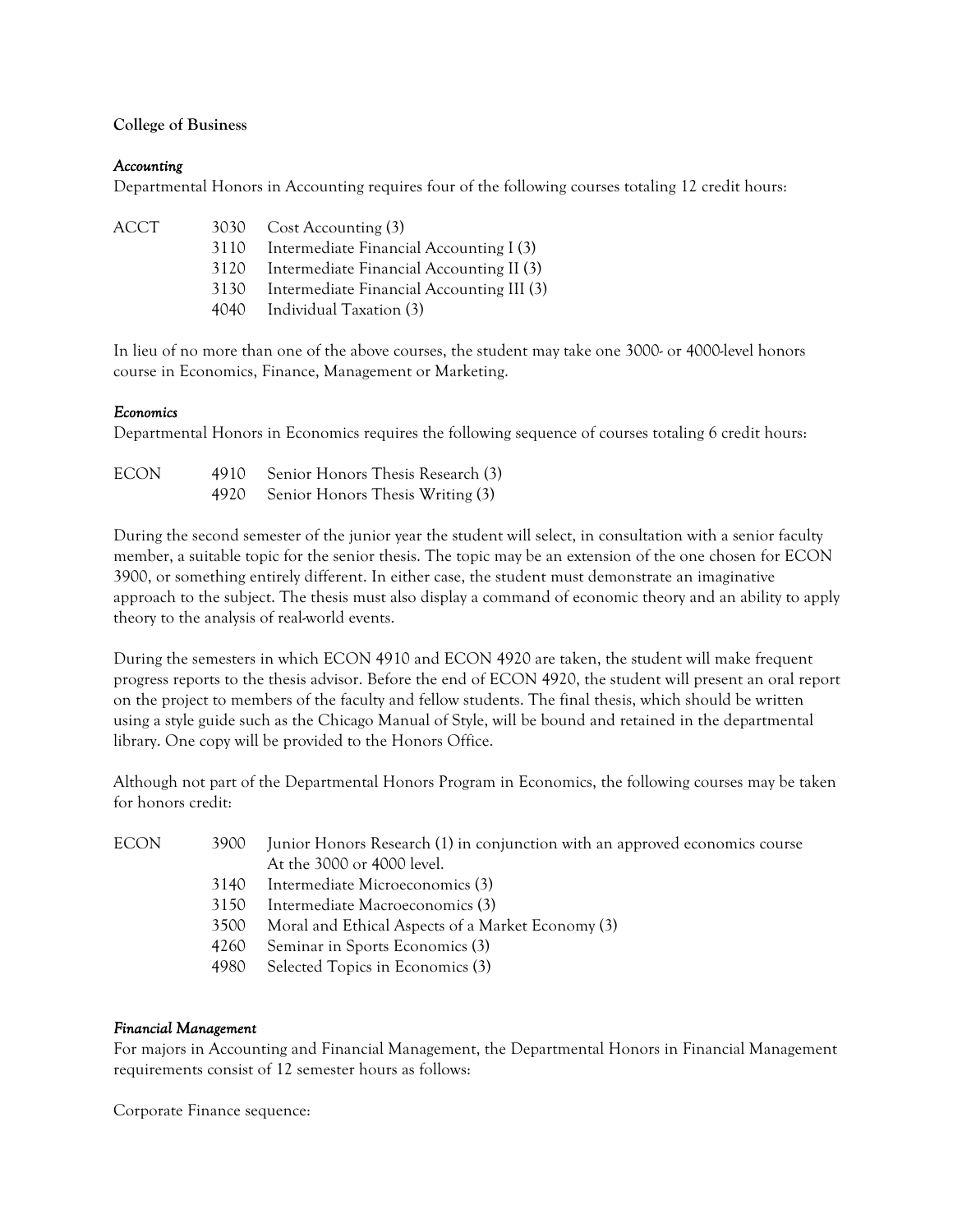FIN 3110 Financial Management I (3)

- 3120 Financial Management II (3)
- 4020 Advanced Corporate Finance (3)
- 4040 Financial Modeling (3)

Banking and Investments sequence:

- FIN 3110 Financial Management I (3)
	- 3120 Financial Management II (3)
	- 4050 Portfolio Management and Theory (3)
	- 4060 Analysis and Use of Derivatives (3)

Financial Planning sequence:

| FIN. | 3110 | Financial Management I (3)          |
|------|------|-------------------------------------|
|      | 3120 | Financial Management II (3)         |
|      | 4050 | Portfolio Management and Theory (3) |
|      | 4090 | Professional Financial Planning (3) |
|      |      |                                     |

Students may not mix and match courses from different sequences to count for Departmental Honors credit.

In the Corporate Finance sequence, students work individually and in groups on a year-long merger analysis project (FIN 4020 and 4040) including background research on the firms, ratio analysis, comparable firms analysis, and comparable transactions analysis. They write an end of year report and present their findings to the faculty.

In the Banking and Investments sequence (FIN 4050 and 4060), students work on individualized projects related to practical applications in investments management.

In the Financial Planning sequence (FIN 4050 and FIN 4090), students will develop a trading strategy used in individual and institutional portfolio management and then incorporate this strategy into a comprehensive financial plan. Students will prepare a written plan and do a presentation defending the plan.

In lieu of one of 3110 or 3120, a student may take FIN 4100 for three hours (with the permission of the department chair) or a three hour 3000- or 4000-level honors course in Accounting, Economics, Management, or Marketing. A substitution may be made for a course in one of the senior-level sequences only if the student is enrolled off-campus during one of the student's final two semesters.

### *International Business*

Departmental Honors in International Business requires the following sequence of courses totaling 12 credit hours:

| BUS. |        | 2910 Honors Seminar in International Business 1(1) |
|------|--------|----------------------------------------------------|
|      | 3910   | International Business Honors Thesis Research 1(1) |
|      | 3920-  | International Business Honors Thesis Proposal 1(1) |
|      | 4910 F | International Business Honors Thesis I 3(3)        |
|      | 4920   | International Business Honors Thesis II 3(3)       |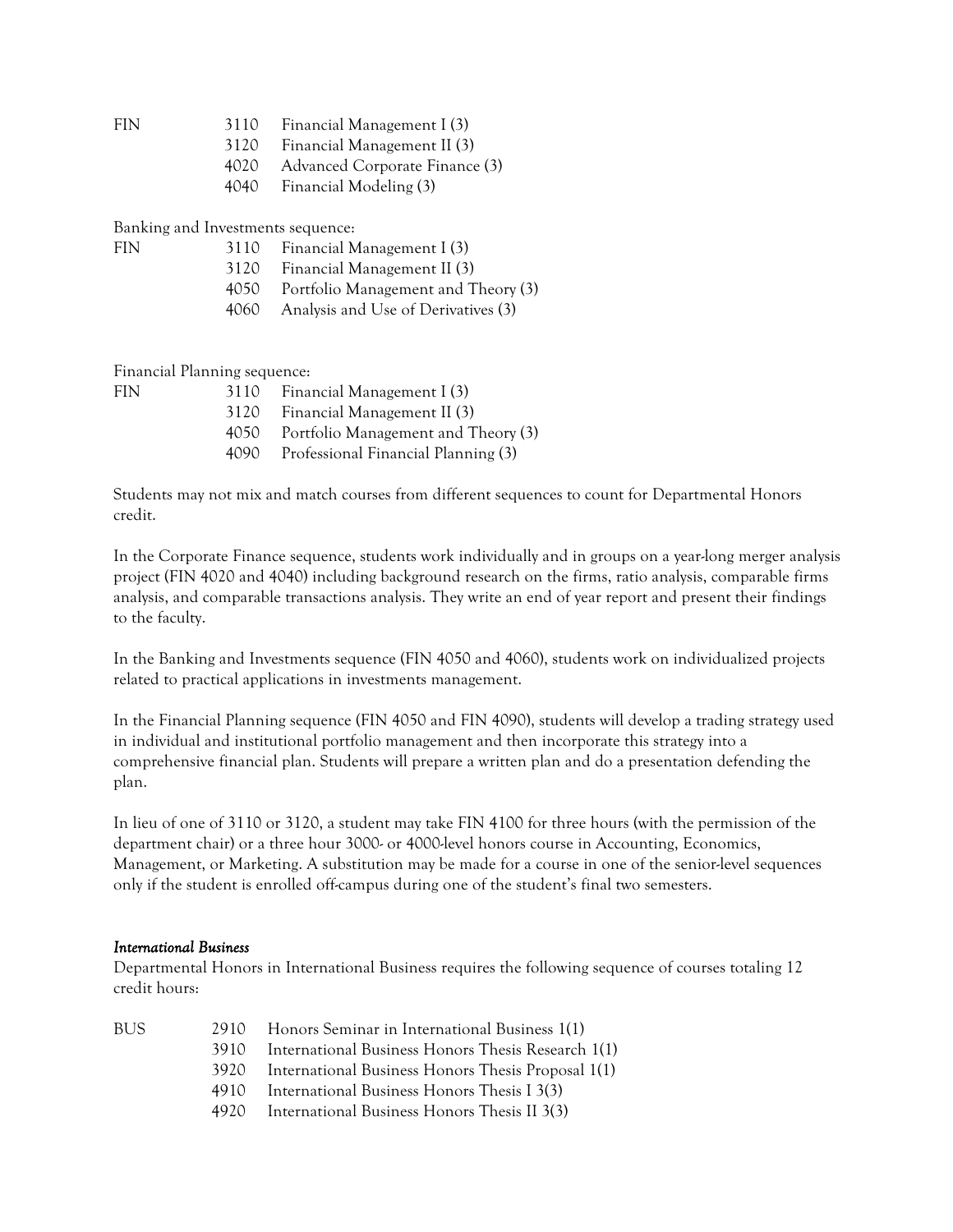The additional three semester hours may be taken in any 3000- or 4000-level business course (see following list).

| ACCT | 3030 | Cost Accounting (3)                       |
|------|------|-------------------------------------------|
|      | 3110 | Intermediate Financial Accounting I (3)   |
|      | 3120 | Intermediate Financial Accounting II (3)  |
|      | 3130 | Intermediate Financial Accounting III (3) |
|      | 4040 | Individual Taxation (3)                   |
| ECON | 3140 | Intermediate Microeconomics (3)           |
|      | 3150 | Intermediate Macroeconomics (3)           |
|      | 3500 | Moral and Ethical Economics (3)           |
|      | 4260 | Seminar in Sports Economics (3)           |
|      | 4980 | Selected Topics in Economics (3)          |
| FIN  | 3110 | Financial Management I (3)                |
|      | 3120 | Financial Management II (3)               |
|      | 4020 | Advanced Corporate Finance (3)            |
|      | 4040 | Financial Modeling (3)                    |
|      | 4050 | Portfolio Management and Theory (3)       |
|      | 4060 | Analysis and Use of Derivatives (3)       |
|      | 4100 | Research in Finance (1-3)                 |
| MGT  | 3070 | Human Resource Management (3)             |
|      | 3100 | Intermediate Business Statistics (3)      |
|      | 3120 | Decision Models for Management (3)        |
|      | 4020 | Operations Planning and Control (3)       |
|      | 4150 | Business Strategy (3)                     |

The International Business Departmental Honors is composed of three one-credit hour courses that are designed to prepare the student for a two-semester senior thesis (BUS 4910 and 4920) to be written during the senior year. In addition, the student will be required to complete a foreign language through the 305 level and spend one year at an approved international partner school taking BUS 3910 and 3920. Prior to their study abroad students are required to take BUS 2910. They will also be expected to complete at least one of their normal business courses with an honors designation.

This program is designed to provide a research experience to honors students majoring in business-related disciplines, while encouraging them to participate in a meaningful international experience. The research will be conducted under the supervision of at least one Clemson faculty member, and may include the active participation of a faculty member from an international partner school. The balance of the topic development will take place while the student is participating in a required academic year study abroad program at an approved university. The primary language of instruction at this partner school will be in the same foreign language that the student takes at Clemson.

Students may join as early as their first year, but may wait until the second semester of the sophomore year to declare an intention to participate in the program. They must meet all existing requirements for membership in the Clemson University Honors College and be accepted by the International Business Honors Committee which consists of six faculty members, one each elected from Accounting, Economics, Finance, Management, Marketing and Languages. The committee will be chaired by the Associate Dean for Undergraduate Programs of the College of Business and Behavioral Science.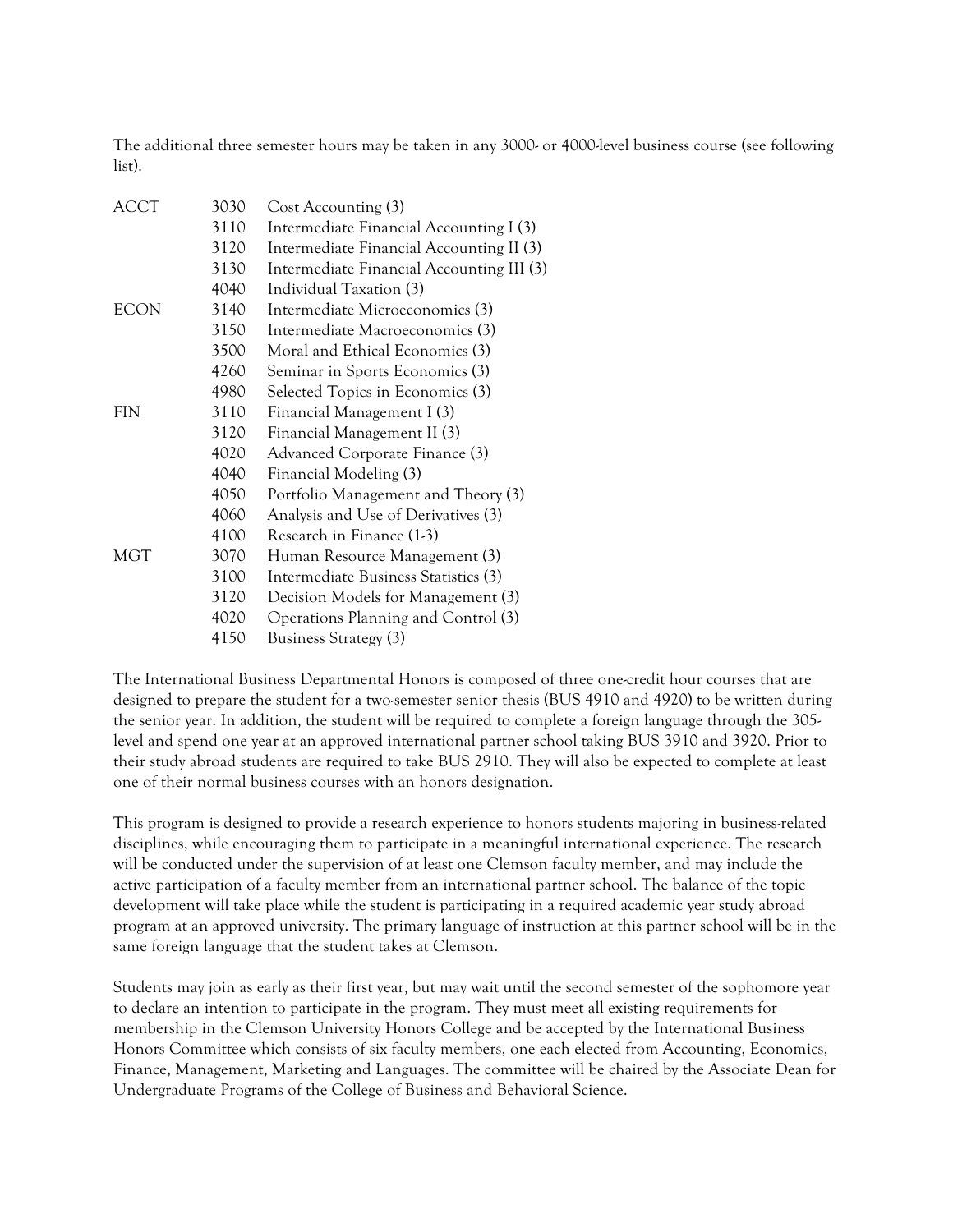### *Graphic Communications*

Departmental Honors in Graphic Communications requires at least four of the following courses totaling at least 12 credit hours.

| . .          |   |  |
|--------------|---|--|
| I<br>۰,<br>× | × |  |

- 4060 Package and Specialty Printing (4)
	- 4400 Commercial Printing (4)
	- 4440 Current Developments & Trends in Graphic Communications (4)
	- 4480 Planning and Controlling Printing Functions (3)
	- 4510 Special Projects in Graphic Communications (1-6)

#### *Management*

Departmental Honors in Management requires four of the following courses totaling 12 credit hours:

| MGT |      | 3070 Human Resource Management (3)       |
|-----|------|------------------------------------------|
|     | 3100 | Intermediate Business Statistics (3)     |
|     | 3120 | Decision Models for Management (3)       |
|     |      | 4020 Operations Planning and Control (3) |
|     |      | 4150 Business Strategy (3)               |

#### *Marketing*

Marketing Departmental Honors in Marketing requires the following sequence of courses (of which 3 hours may count toward the 15 hours of support courses in Marketing) totaling 7 credit hours:

MKT 3900 Junior Honors Research (1) MKT 4900 Senior Honors Thesis Research I (3) MKT 4910 Senior Honors Thesis Research II (3)

Beginning no later than the first semester of the junior year, students who wish to complete Departmental Honors in marketing will consult with the department's honors coordinator to plan their program. In the second semester of their junior year students may enroll in MKT 3900 (1). During this semester, students learn how to write and execute the front-end of a research thesis. The resulting output for this class is therefore a paper that includes an introduction, literature review, proposed research question(s), and a brief methodology section that gives a tentative plan for studying the research question(s). Key to this first class is an impressive literature review that identifies gaps in the marketing literature and explains how the current research plans on answering them. In the first semester of the senior-year, students will enroll in MKT 4900 Senior Honors Thesis Research I (3). During this semester, students learn to collect data, analyze data and write-up results based on their findings to answer research questions. The resulting output for this class is therefore a full thesis that includes an abstract, introduction, literature review, proposed research question(s), methodology, results, discussion, and conclusion section. The second semester of the senioryear, students will enroll in MKT 4910 Senior Honors Thesis Research II (3). During this semester, students polish their senior thesis with the goal of submitting the thesis to a peer-reviewed marketing conference or academic journal.

The completion of marketing department honors may be under the guidance and direction of one or more members of the marketing department faculty. References should be in a consistent format (APA suggested). Students must pay attention to all deadlines carefully and give their mentor plenty of time to